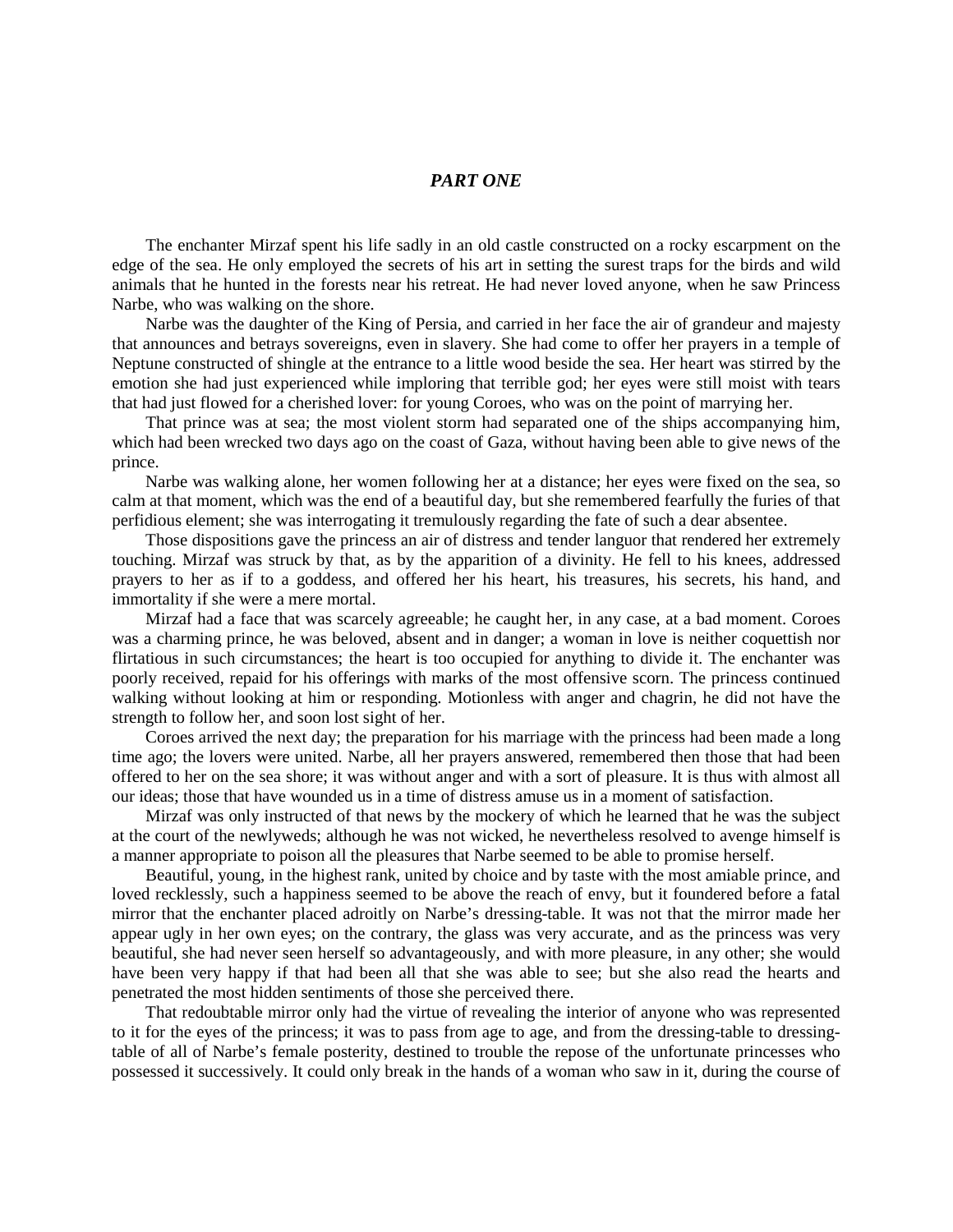a year, her lover equally constant or her husband equally faithful. It is understandable that such a condition did not render the mirror fragile.

Along with all her court, Narbe was unaware of the effect of that dangerous present; however, it operated marvels. Every time the princess had occasion to perceive someone in the glass, whether they were present facing it or sideways, the person was revealed; the past, the present and a little of their future was shown to the princess; all his thoughts and the recesses of their heart were developed for her: a strange situation that leads to being content with almost no one, and discontented with everyone!

More perfect and a thousand times more lovable than anyone at her court, she was the least loved; one fears so naturally eyes that divine, but those that do more than divine, however beautiful they are, are found to be unsustainable.

Narbe attributed to notions and certain prejudices the knowledge and impressions that she obtained from her mirror, but people did not fail to complain of her penetration as an injustice and an excess of malignity.

Those of her women who were obliged by their estate to witness her at her dressing-table every day, and to appear assiduously before the mirror that denounced their most secret thoughts, experienced a continual torture; no matter how they composed their behavior, their faces and their expressions in one fashion, if their heart was otherwise inclined, Narbe unmasked them, and knew their secret thoughts better than they did. She enabled them to see that they had not deceived her, often by whispering to them what they wanted to say to her; she always said it generously, but that did not matter; it was saying it, developing what the most adroit dissimulation had hidden profoundly.

One expressed her attachment and respect in the most seductive terms, accompanied by the best calculated actions; it was so much wasted effort and preparation; her heart hid discontentment, impatience, annoyance and chagrin. Narbe saw all that, and broke down the dissimulation in all its retrenchments. Another had had a lover only the night before; another was only beginning to conceive the design of an infidelity; another, by means of sighs and glances, had permitted some hope: the princess was alerted to it by her mirror; she could have made a journal of it, and knew its slightest circumstances.

Meanwhile, hatred was redoubled in that excessively enlightened court; people regarded one another reciprocally as so many spies and Arguses who informed the princess. The lover most capable of keeping quiet passed for indiscreet and perfidious.

It was not in the most beautiful women in the court that Narbe perceived the most jealousy and enmity; it was in those who believed themselves wrongly to be beautiful, or who were chagrined by not being; it was from those that she received the most excessive and the most dishonest eulogies. One, with eyes apparently dazzled by the extreme beauty of the incomparable princess, with exaggerated compliments on all her charms, diminished them and criticized them in the depths of her heart, finding her forehead too smooth, her eyebrows too dark. Another praised her present complexion, while rejoicing secretly that it appeared less vivid and bright than it had the day before. Another advised placing a beauty spot beside some charm, or putting a flower or a diamond in some curl of the hair, because she thought to would have a bad effect.

Narbe sustained these vexations patiently for as long as Coroes was faithful to her; the term of a year marked by the enchanter had almost elapsed; a few more days of constancy and the mirror would have broken in the hands of that fickle husband; but Zama appeared in the court and the mirror was no longer in danger; Coroes became infidel; and what a rival Zama was! She had barely reached that dangerous age, the first flower of youth in which even ugliness is not without a few charms, and Zama possessed all charms in combination.

\*

The varnish of freshness, innocence and gaiety that renders beauty so piquant embellished Zama's slightest features and actions. Such is a beautiful flower ready to bloom; one judges the beauties still hidden in its bosom by those that have hatched, and every instant adds to those that appear by uncovering new ones.

Zama was related to Narbe; blood sufficed to unite them, but something stronger can unite two perfectly beautiful women, which is beauty itself, when it is at the point of equality and perfection, which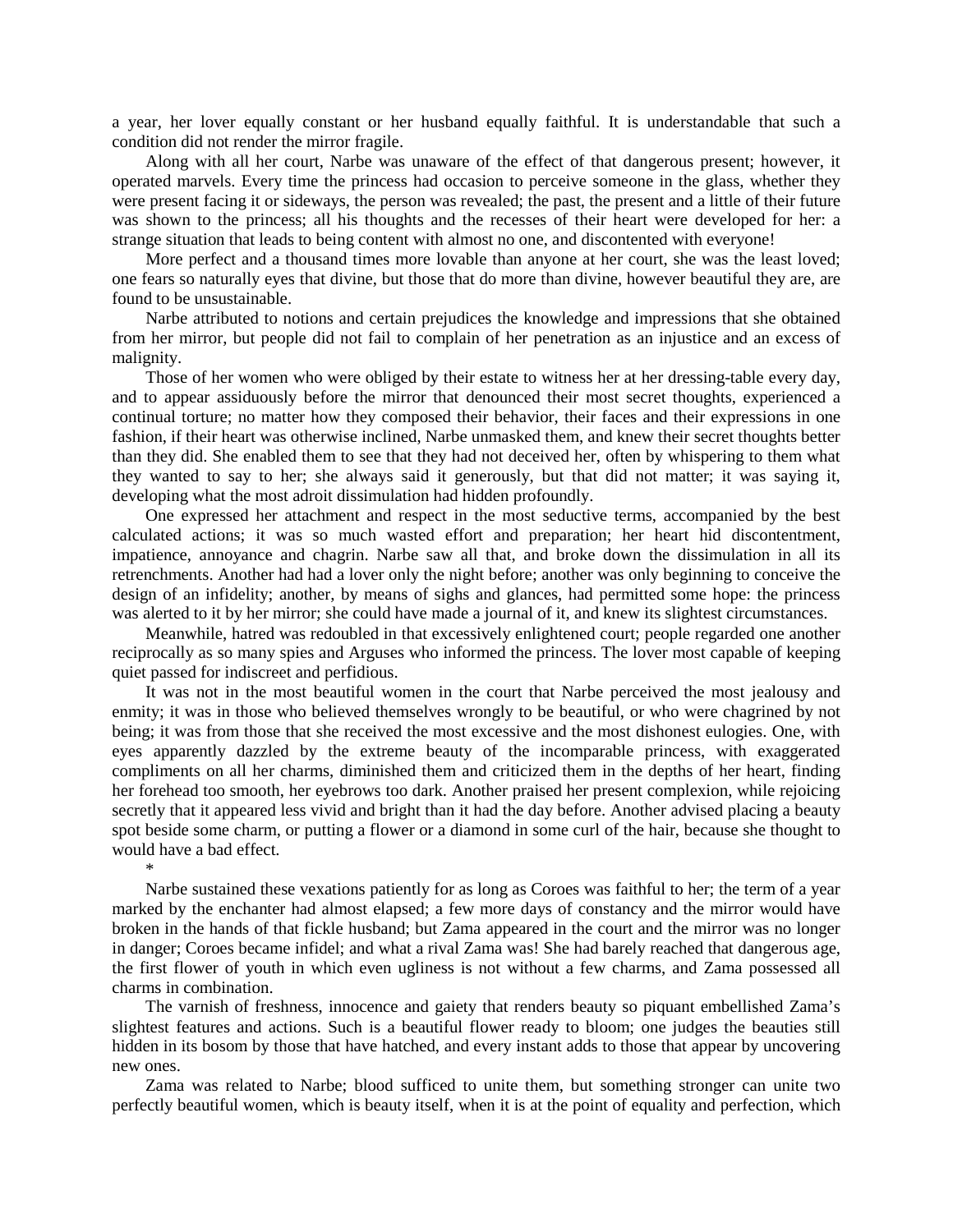does not permit base envy or jealousies. Narbe was therefore the first, and perhaps the only, woman in her court capable of loving Zama. Soon she felt that she was sincerely loved by her. The mirror, which told her everything without her knowing that it was speaking to her, enabled her to see her relative as tender and as true as she was beautiful.

Narbe was not jealous of any of the tender and passionate homages that her dear Zama revealed; only the heart of Coroes interested her, and she believed that there was only admiration there. That prince hid carefully a more vivid sentiment of which he was still the master, and although he was unaware of the property of the mirror, he did not approach it; no hazard had yet exposed him to being see therein; he avoided occasions to encounter Zama in Narbe's presence, and often even avoided the princess's gaze at the moments when he might have been able to yield to the charm of seeing her.

Narbe took for withdrawal and indifference what was actually the commencement of an extreme passion; she made the mistake that one makes voluntarily when one has a good heart devoid of experience; one praises too much the object of one's amity or amour; one enables all its charms and merits to be known only too well.

Soon, Coroes' passion no longer had any limits; he sought out the princess everywhere and followed her everywhere, but she was too assiduous at Narbe's dressing-table for him not to end up dooming himself there. For a few days he was placed in such a fashion that, unable to be seen in the mirror, he was not accused by her; but the moment finally came.

The queen often took refuge in the cabinet where the mirror as placed; she spent entire hours there alone with Zama in order to avoid the crowd; she made the same mistake with her friend as she did with Coroes; she talked continually to the young princess about the intelligence, the grace and the charming face of a husband she loved too much, and by whom she believed herself to be loved as much. She compared him to the most brilliant and most lovable people in the court, and it was always to give him the advantage of the comparisons; she recalled all the pettiness and ridiculousness of the courtiers, in order to prove that Coroes was exempt from them.

Oh, let us refrain from praising to our friends the merit and charms of our lovers; let them refrain themselves from remarking too much to their friends on the beauty and grace of their mistresses. In the heart of a man there is an extreme tendency to love the friend of his lover; the same disposition is in the heart of the friend for her friend's lover; amity is always the dupe of amour, in the same way that intelligence always is of the heart.

One evening, when the two young princesses had forgotten themselves in that occupation for longer than usual, the impatient Coroes came to surprise them; they were in front of the mirror, where, without either one appearing distracted from what they were taking an extreme pleasure in saying to one another, both were enjoying separately the pleasure of seeing themselves. There is no pretty woman who does not know the natural and mechanical division that one makes of one's attention between the mirror that reflects her and the circle that amuses her; that is executed without appearing to be, without anything being lost thereby. She attends to everything, she responds to everything, but does not lose a word of what the mirror says to her.

That position prevented Coroes from being able to avoid their gaze; they both saw him in the mirror at the same time, but what a difference the sight of him produced in them!

Zama, already too prejudiced by what she had just heard to the advantage of the prince, was in one of those dangerous moments when a single glance bears disturbance into a sensitive soul that had just been stirred; as she raised her eyes to look at the prince, she perceived in his for the first time the respectful and tender something that penetrates us at a stroke and is embedded in the depths of our soul; Zama felt the subtle poison gliding through her veins; she lowered her eyes and blushed.

But what a frightful spectacle for Narbe suddenly to see the entire soul of the adored object, and to see it so different from what she had previously believed it to be: to see not only a passion in her husband's heart of which she had been unaware until that moment, but also, at that same moment, to see its excess and magnification; to see born in the heart of her best friend the fire that she seemed to have prepared there herself by means of her confidence and her eulogies—all woes at once!